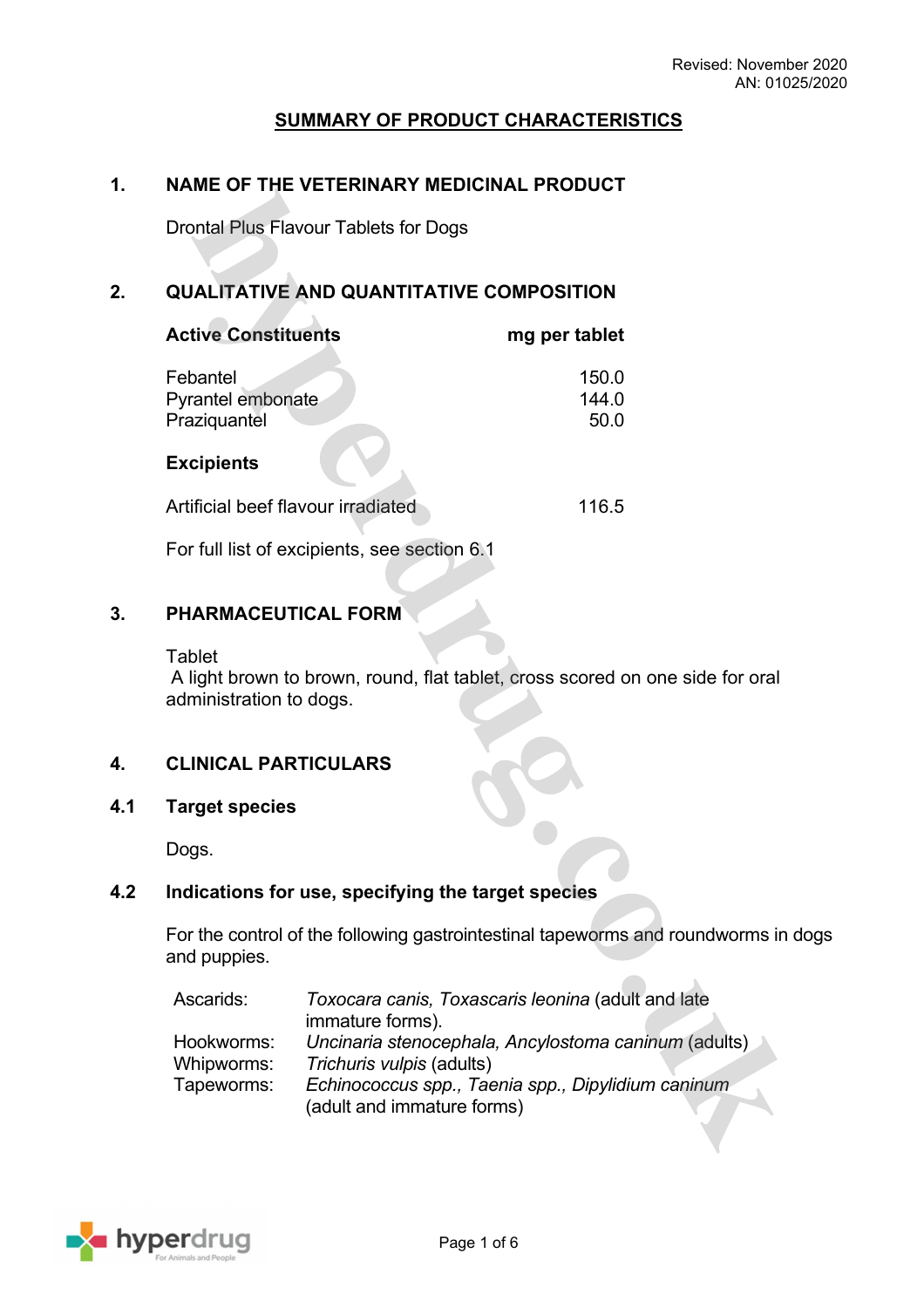## **4.3 Contraindications**

Do not use simultaneously with piperazine compounds.

### **4.4 Special warnings for each target species**

As a precautionary measure to prevent the establishment of *Echinococcus multilocula*ris in the UK and Ireland, it is recommended that all dogs and cats entering the country be treated with praziquantel.

Fleas serve as intermediate hosts for one common type of tapeworm – *Dipylidium caninum.* Tapeworm infestation is certain to reoccur unless control of intermediate hosts such as fleas, mice etc is undertaken.

### **4.5 Special precautions for use**

i) Special precautions for use in animals

Any part used tablet should be discarded Consult a veterinary surgeon before treating pregnant animals for roundworms. Do not exceed the stated dose when treating pregnant bitches.

ii) Special precautions to be taken by the person administering the medicinal product to animals

In the interests of good hygiene, persons administering the tablet directly to the dog or by adding it to the dog's food, should wash their hands afterwards.

### **4.6 Adverse reactions (frequency and seriousness)**

In very rare cases slight and transient digestive tract disorders such as vomiting and/or diarrhoea may occur. In individual cases these signs can be accompanied by nonspecific signs such as lethargy, anorexia or hyperactivity.

### **4.7 Use during pregnancy, lactation or lay**

Consult a veterinary surgeon before treating pregnant animals for roundworms. The product may be used during lactation (see Section 4.9 below).

### **4.8 Interaction with other medicinal products and other forms of interaction**

Do not use simultaneously with piperazine compounds.

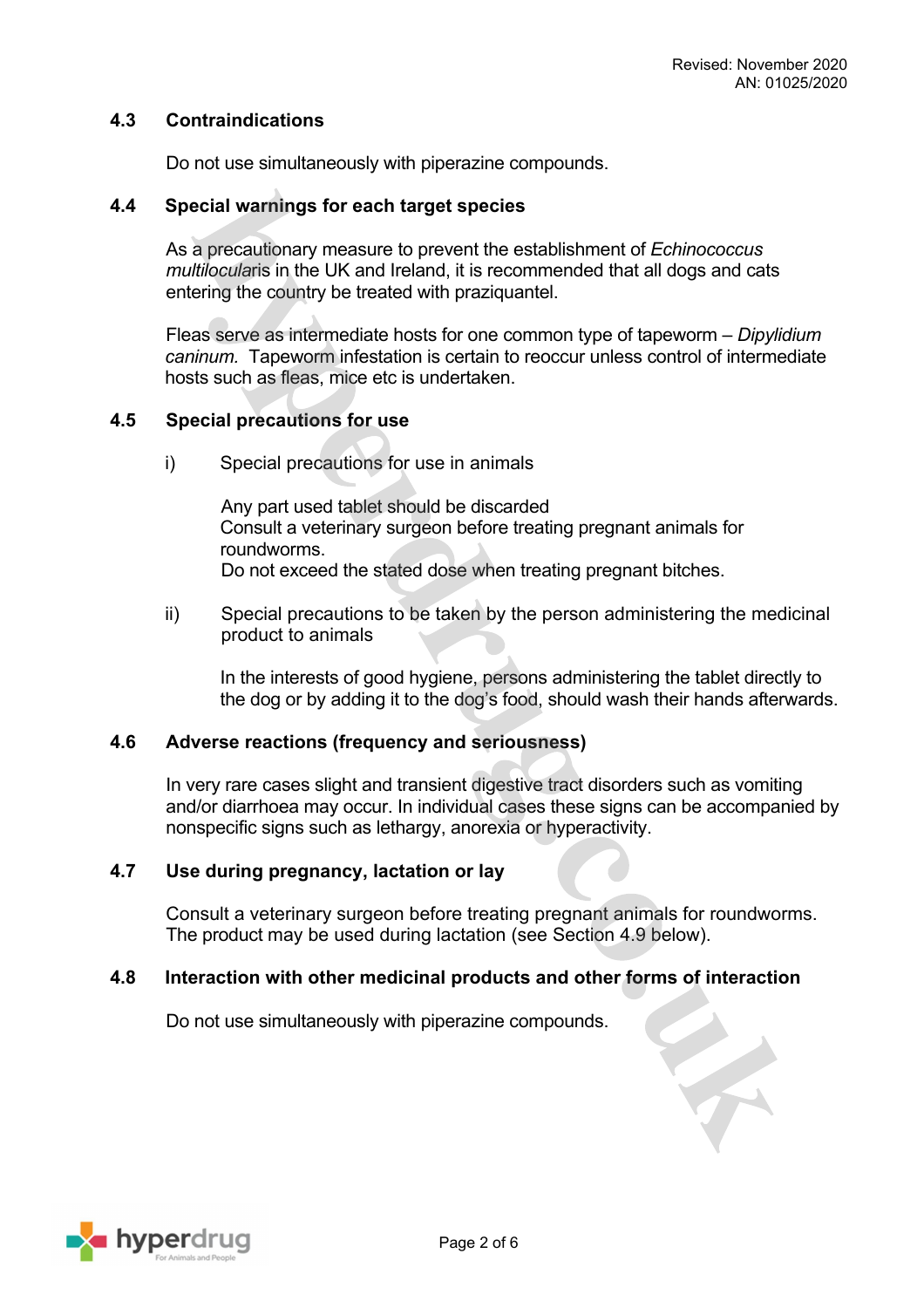## **4.9 Amount(s) to be administered and administration route**

The recommended dose rates are: 15 mg/kg bodyweight febantel, 14.4 mg/kg pyrantel and 5 mg/kg praziquantel. This is equivalent to 1 tablet per 10 kg (22 lbs) bodyweight.

Puppies and Small Dogs:

3-5 kg bodyweight  $= \frac{1}{2}$  tablet >5-10 kg bodyweight 1 tablet

Medium Dogs:

| >10-15 kg bodyweight | $= 1 \frac{1}{2}$ tablets |
|----------------------|---------------------------|
| >15-20 kg bodyweight | $= 2$ tablets             |
| >20-25 kg bodyweight | $= 2 \frac{1}{2}$ tablets |
| >25-30 kg bodyweight | $=$ 3 tablets             |
|                      |                           |

Large Dogs:  $>$ 30-35 kg bodyweight = 3  $\frac{1}{2}$  tablets  $>$ 35-40 kg bodyweight = 4 tablets

For oral administration, the tablets can be given to the dog or disguised in food. No starvation is needed before, or after, treatment.

Puppies should be treated at 2 weeks of age and every 2 weeks until 12 weeks of age. Thereafter they should be treated at 3 month intervals. It is advisable to treat the bitch at the same time as the puppies. Not for use in dogs weighing less than 3 kg.

For the control of *Toxocara*, nursing bitches should be dosed 2 weeks after giving birth and every two weeks until weaning.

For routine worm control adult dogs should be treated every 3 months. For routine treatment a single dose is recommended.

In the event of heavy roundworm infestation a repeat dose should be given after 14 days.

## **4.10 Overdose (symptoms, emergency procedures, antidotes), if necessary**

The product is well tolerated in dogs. In safety studies doses of 5 x or greater gave rise to occasional vomiting.

### **4.11 Withdrawal period**

Not applicable.

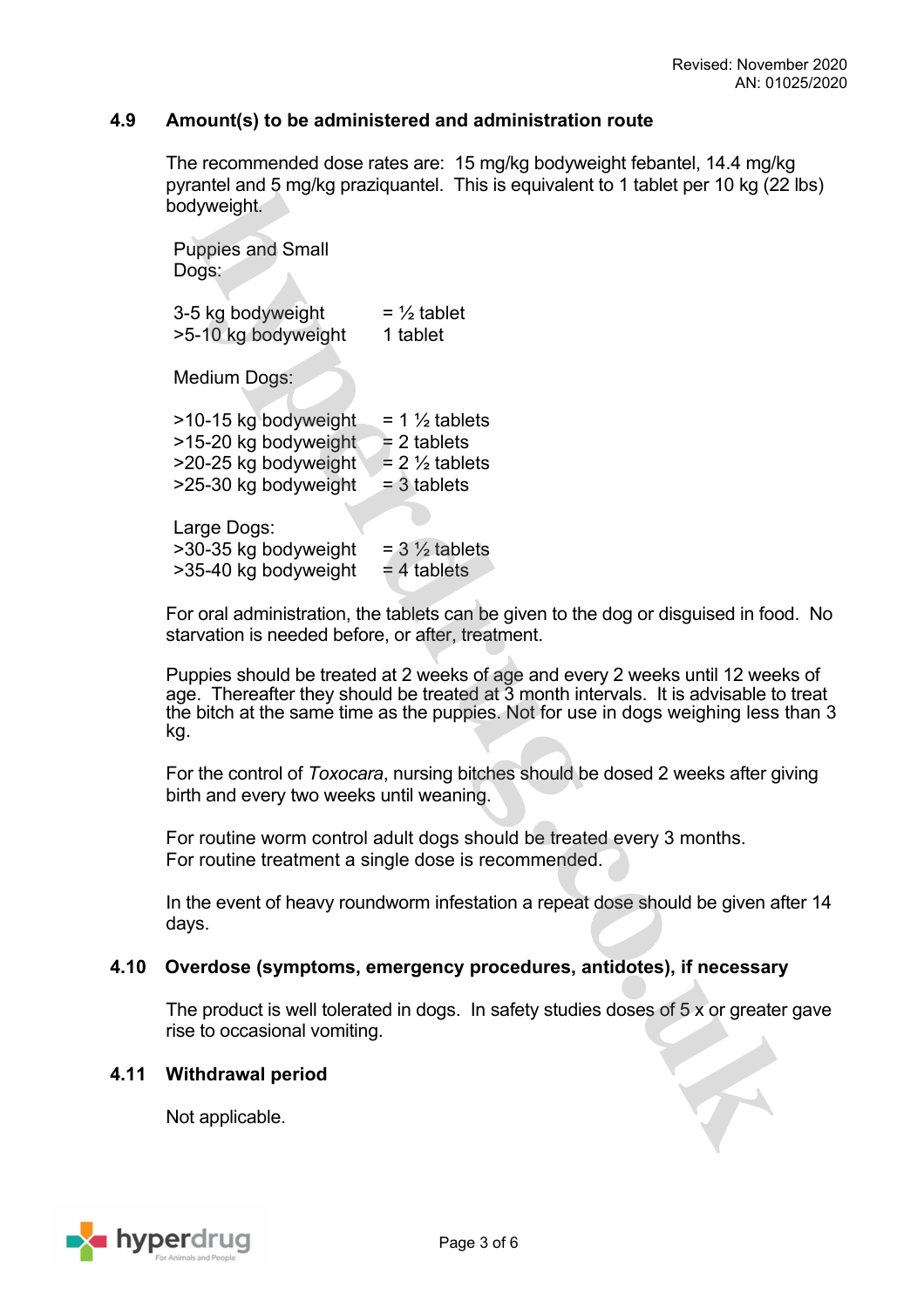## **5. PHARMACOLOGICAL PROPERTIES**

This product contains anthelmintics active against gastrointestinal roundworms and tapeworms. The product contains three active substances:

- 1. Febantel, a probenzimidazole,
- 2. Pyrantel embonate (pamoate) a tetrahydropyrimidine derivative,
- 3. Praziquantel, a partially hydrogenated pyrazinoisoquinoline derivative

## **ATC VetCode:** QP52AF30

### **5.1 Pharmacodynamic properties**

In this fixed combination pyrantel and febantel act against all relevant nematodes (ascarids, hookworms, and whipworms) in dogs. In particular the activity spectrum covers *Toxocara canis, Toxascaris leonina*, *Uncinaria stenocephala, Ancylostoma caninum* and *Trichuris vulpis.* This combination shows synergistic activity in the case of hookworms and febantel is effective against *T. vulpis.*

The spectrum of activity of praziquantel covers all important cestode species in dogs, in particular *Taenia spp*; *Dipylidium caninum; Echinococcus granulosus* and *Echinococcus multilocularis*. Praziquantel acts against all adult and immature forms of these parasites.

Praziquantel is very rapidly absorbed through the parasite's surface and distributed throughout the parasite. Both in vitro and in vivo studies have shown that praziquantel causes severe damage to the parasite integument, resulting in the contraction and paralysis of the parasites. There is an almost instantaneous tetanic contraction of the parasite musculature and a rapid vacuolisation of the syncytial tegument. This rapid contraction has been explained by changes in divalent cation fluxes, especially calcium.

Pyrantel acts as a cholinergic agonist. Its mode of action is to stimulate nicotinic cholinergic receptors of the parasite, induce spastic paralysis of the nematodes and thereby allow removal from the gastro intestinal (GI) system by peristalsis.

Within the mammalian system febantel undergoes ring closure forming fenbendazole and oxfendazole. It is these chemical entities which exert the anthelmintic effect by inhibition of tubulin polymerisation. Formation of microtubules is thereby prevented, resulting in disruption of structures vital to the normal functioning of the helminth. Glucose uptake, in particular is affected, leading to a depletion in cell ATP. The parasite dies upon exhaustion of its energy reserves, which occurs 2-3 days later.

### **5.2 Pharmacokinetic particulars**

No data available.

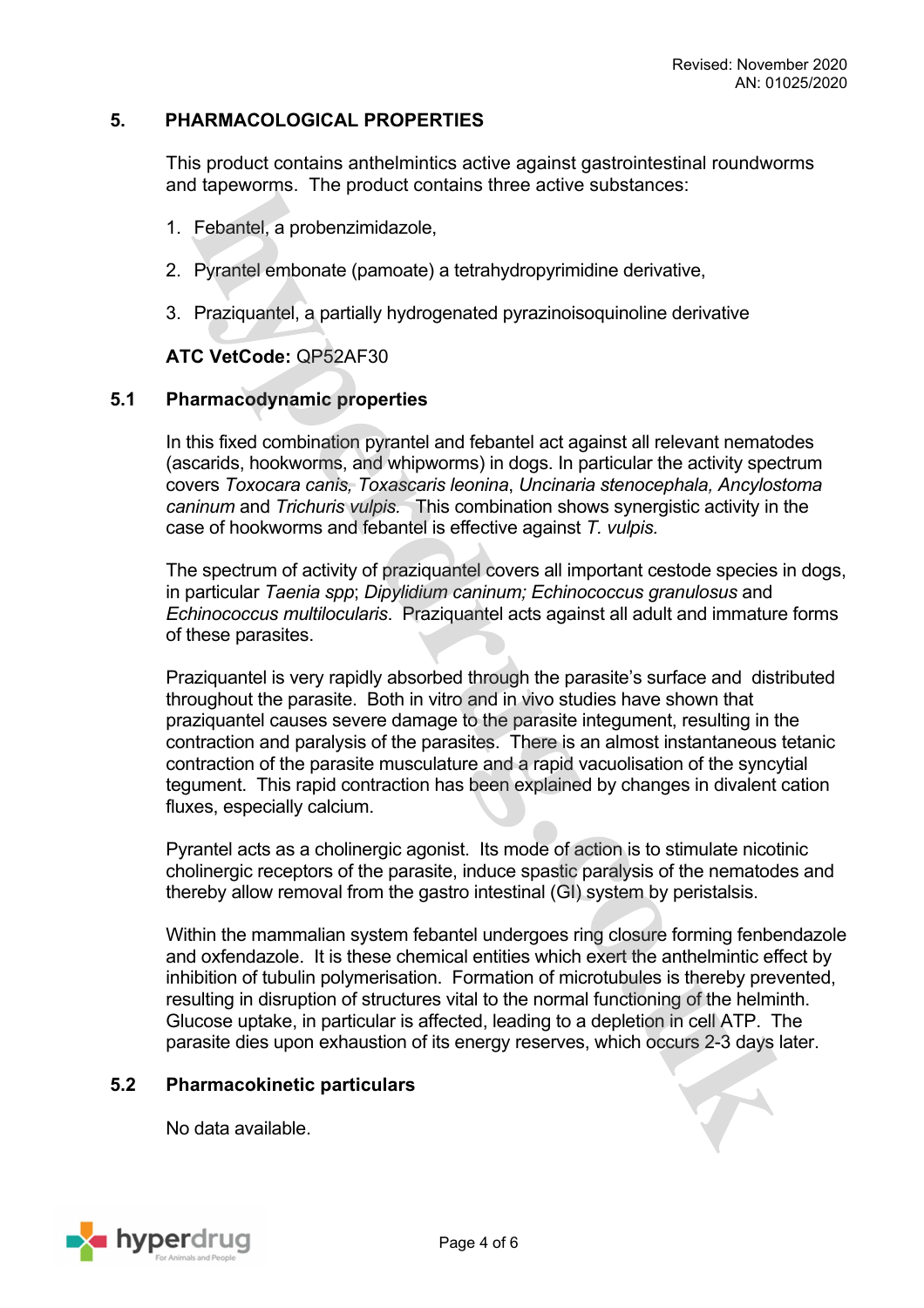## **6. PHARMACEUTICAL PARTICULARS**

## **6.1 List of excipients**

Artificial beef flavour irradiated Maize starch Lactose monohydrate Microcrystalline cellulose Povidone K25 Magnesium sterarate Sodium laurilsulfate Silica colloidal anhydrous

### **6.2 Incompatibilities**

Not applicable.

### **6.3 Shelf-life**

Shelf-life of the veterinary medicinal product as packaged for sale: 5 years.

## **6.4 Special precautions for storage**

Do not store above 25°C.

### **6.5 Nature and composition of immediate packaging**

| Container:        | Aluminium foil blister or polyethylene-coated |
|-------------------|-----------------------------------------------|
|                   | aluminium blister                             |
| Container colour: | Silver or white coloured                      |
| Container sizes:  | Cartons containing 2, 8, 24, and 104 tablets  |
|                   | Not all pack sizes may be marketed.           |

## **6.6 Special precautions for the disposal of unused veterinary medicinal product or waste materials derived from the use of such products, if appropriate**

Any unused veterinary medicinal product or waste materials derived from such veterinary medicinal product should be disposed of in accordance with local requirements.

## **7. MARKETING AUTHORISATION HOLDER**

Vetoquinol UK Limited Steadings Barn Pury Hill Business Park Nr. Alderton **Towcester Northamptonshire NN12 7LS**